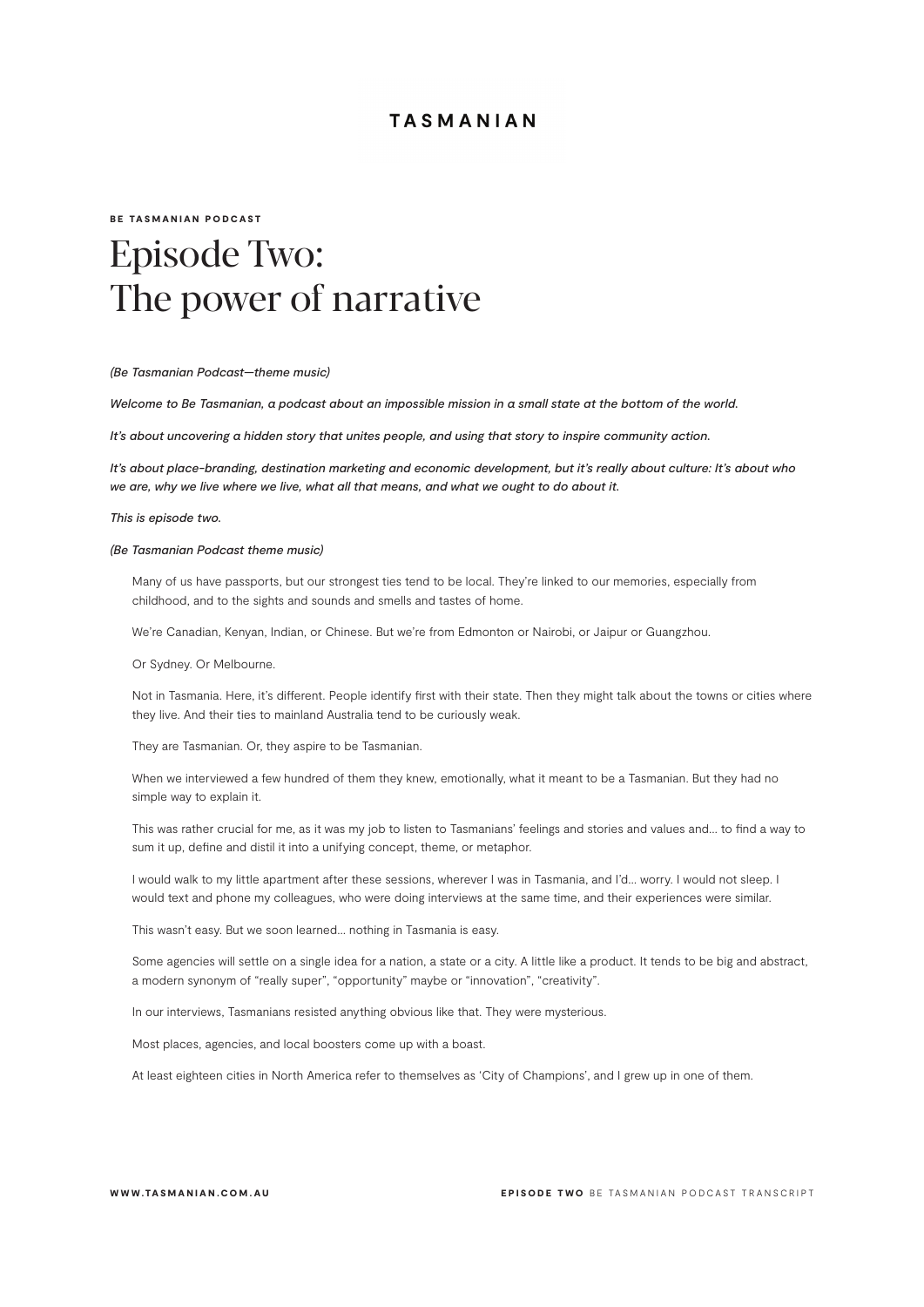A brand is about feelings. 'City of Champions' is fabulous when the sports teams and the economy are doing well and people feel like champions. But it's ironic and sad when the sports teams keep losing and the economy is miserable.

Ad agencies encourage us to own something. Sometimes it's an important industry. But… what happens to 'Motor City' when auto manufacturing declines?

What happens to 'the Paris of America', 'the Paris of the South', 'the Paris of the Plains', the Prairies, the Piedmont… when too many people actually go to Paris and come home to strip malls and vinyl siding?

What happens to 'clean and green' when some of your biggest industries are anything but, and a haze of pollution lingers in the valley, and almost everyone commutes by car?

But that isn't the problem.

The problem is none of this sloganeering works like Austin's weirdness—as an organising, uplifting, and uniting idea.

Like 'Keep Austin Weird', which we addressed in episode one of Be Tasmanian, one of the best place-branding metaphors grew by accident.

Horses, like apples as a treat, a reward, especially after a good run, and you could race your horse anywhere. But if you want to race your horse against the best in the world, there's only one place to test its greatness.

Historian Barry Popik studies popular metaphors and their origins. A few years ago, Popik did an interview for a New York Public Radio WNYC on 'The Big Apple'.

#### https://gothamist.com/arts-entertainment/big-apple-nickname-origin-nyc-history

*"Popik spent three decades trying to understand where the phrase 'The Big Apple' comes from. He traces its first mention as a reference for New York City to 100 years ago. In 1924, John J Fitzgerald, a columnist covering horse racing for the New York Morning Telegraph debuted a new column he called 'Around the Big Apple'. Here's Popik reading from it on a slightly fuzzy phone line."*

*"The Big Apple, the dream of every lad that ever threw a leg over a thoroughbred and the goal of all horsemen: there's only one big apple, that's New York."*

So 'The Big Apple' works. It's a boast that happens to be true, and it's why the city remains a magnet for the hyperambitious.

When I've done place-branding and economic development work in the past, mostly in mid-sized places, forgotten and misunderstood places, people tend to think the outcome of our work is a boast.

People don't know how great we are! We need a campaign!

So, they find a way to boast. They fight to get on the top ten list for safety or cheap real estate or sunny days or higher education. We're the gateway to something nice nearby, like the Rockies or the North or the Sea. We're the birthplace or the capital of a wonderful thing like baseball or heavy oil or garlic.

Again: It was different in Tasmania. No one boasted. No one rattled off statistics.

They spoke of struggle.

For thousands of years, Tasmanian Aboriginal people lived and thrived here. Then the Europeans arrived.

Here's Dr Emma Lee, a trawlwulwuy (Troa-whoa-way) woman from tebrakunna country in Northeast Tasmania.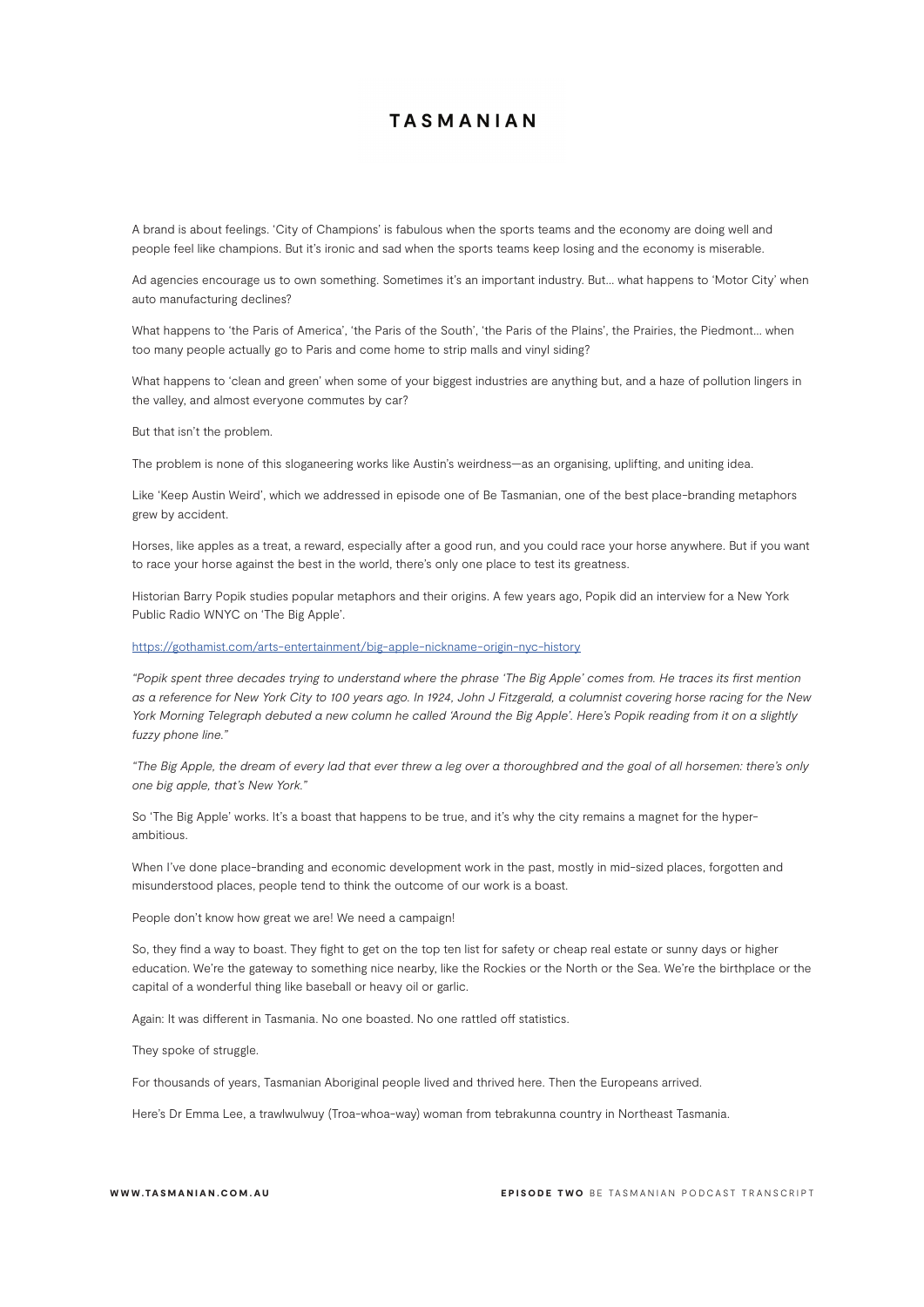#### *0:50 "I'm an aboriginal Tasmanian…" to 1:19 "… colonialism can offer."*

## https://www.youtube.com/watch?v=BcYqeuE0nI4

*"I'm aboriginal Tasmanian, and in 1876 on the death of our magnificent country woman, Truganini, our peoples were declared extinct. Wiped out. No more. This 'fact' took hold in a global imagination, of the worst that colonialism can offer."*

We heard it so many times, from so many people, that until the 1970s Aboriginal Tasmanians were told they didn't exist: by leaders, by teachers, by the media, by their neighbours, even by members of their own families.

Here is Dr Emma Lee again:

### *1:56 "Our experience of genocide…" to 2:14 "… against it."*

### https://www.youtube.com/watch?v=BcYqeuE0nI4

*"Our experience of genocide actually helped to give rise to the term of genocide. The 1940s by Mr Raphael Limkin, which helped to create the UN convention against it."*

To do this work correctly, you have to listen carefully—to try to understand even if you can never truly understand.

The story of the Tasmanian Aboriginal people came up often, and movingly. Tasmanians knew what we were sitting down to talk about: their culture, the brand and they talked about hardship.

They spoke of their convict heritage and history, and the enduring legacy of it. They told us about their grandparents migrating here after surviving the brutality and privation of World War II in Europe, only to find a different kind of difficulty in their new home: of being accepted. They talked about what happened, toward the end of the last century, when globalisation made everything in the world cheaper.

Tasmanian commodity industries struggled and shrunk. Mining towns emptied out. Factories and mills that had promised generations of Tasmanians a job for life slowly declined and then shut down.

People who felt confident, or whose parents or grandparents felt that way, suddenly had to reckon with unemployment, under-employment, and the psychological effects of feeling like their life's work was of little value.

Tasmanians talked about times of environmental destruction and pollution. They talked about low literacy and high school completion rates. Generational poverty, racism, sexism.

And they talked about having two heads. I must say, when I told my Australian friends in North America that I was going to Tasmania, this was the first thing they said. The joke wasn't obvious to me, that two-headedness had something to do with incest.

National media coverage, and stereotypes, had reinforced the idea that Tasmania was a dark and backward and poor place, with unhappy weather. Some Tasmanians found all of this terribly hurtful. Others talked about it with smiles on their faces, they moved their collars to show me the 'scar' where the second head used to be, but at the same time they admitted it had an effect on them.

They didn't grow up ambitious, or confident, or proud to be Tasmanian. Some of them talked about going to mainland Australia to university, or to start their careers, and discovering the reputation followed and haunted them. Tasmanians were less educated, less sophisticated, less successful, the least lucky people in the 'Lucky Country'.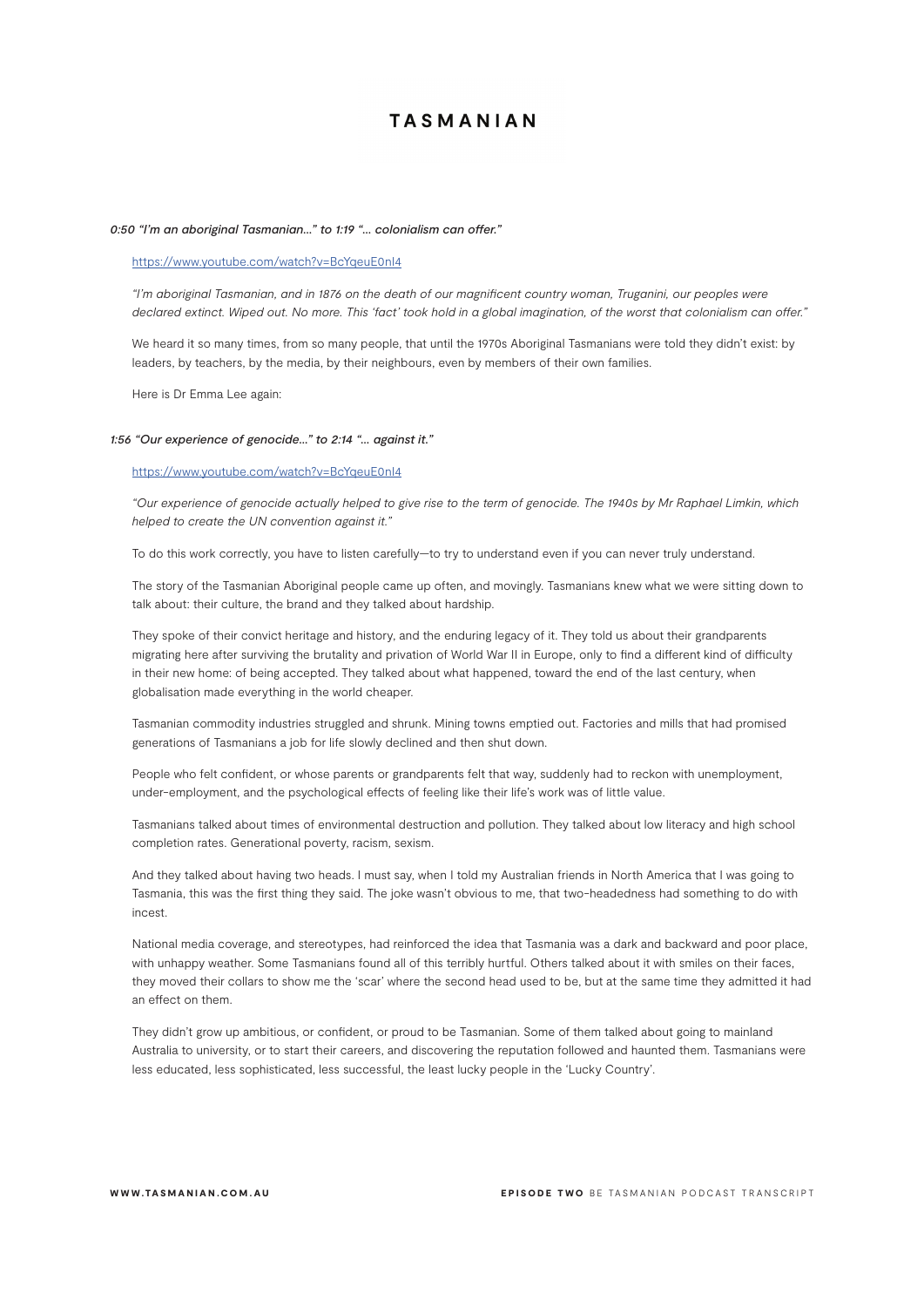Tasmanians even heard it in their own communities and families. People told each other their dreams were unworthy, or silly, even impossible. They would watch the news, or movies and find they'd been left off the map of Australia. The 2014 swimsuits for the Commonwealth Games swimming team had a stylised map of Australia, with Tasmania obscured by emus and kangaroos. There's a whole Wikipedia page devoted to Tasmania being left off the map of Australia.

In 1987 a University of Tasmania history student, named Rodney Croome, came out as a gay man.

#### *Rodney Croome on LGBTI—the dark days:*

*"In Tasmania sex between men was a crime punishable by 21 years in gaol. Tasmania was the only state that stigmatised transgender people as criminals by outlawing cross-dressing."*

The police had "pink lists" of known homosexuals. Rodney and a group of fellow activists set up a stall at Hobart's Salamanca Market seeking signatures for a gay law reform petition.

*"The stall was closed down and we were all arrested. When gay law reform was first proposed in Parliament angry, hateful protest rallies were conducted across the state."*

Tasmania at that time was among the worst places in the world to be LGBTIQ.

In these interviews with Tasmanians we weren't asking for stories of struggle and hardship, of unfairness, of shame. We were asking them about their culture, their brand: what they felt about their home. What made it different from anywhere else, and they told stories of struggle and hardship.

Even Tasmanians who, by almost any metric, would seem fabulously successful… tell their own stories this way.

# *Nick Haddow on his early days in Tasmania, toughing it out in Pyengana, everyone telling him his idea for Bruny Island Cheese was crazy:*

Nick Haddow, the CEO of Bruny Island Cheese… and full disclosure—the Chair of the Brand Tasmania Board, is not only a successful entrepreneur, he's also a TV star and an award-winning author. He tells his story of coming here with a passion for cheese and pursuing his craft on the east coast of Tasmania. Just when he and his wife, Leonie, another entrepreneur, were planning to leave for a new life in Japan, they took a final trip and discovered Bruny Island. They thought, let's stay and start a cheese company.

*"Failure wasn't an option for us. It had to work, but that said a totally stupid place to start a cheese factory back in 2003*  when we started the Bruny Island Cheese Company, Bruny Island itself was a very, very different place. No-one went there. *Nobody. Umm, you know it had no tourism industry, there was no dairy farm there. I mean there still isn't a dairy farm*  there and everything that we make has to first be brought to the island and then we turn it into something else and then *it leaves the island. So it's a crazy place to start a business like Bruny Island Cheese Company. Actually, I'm the second cheesemaker to be on Bruny Island, and the previous iteration of making cheese on Bruny Island had stopped about four, five, six years ago and so people sort of approached me and said, "oh that won't work, cause someone's tried it before here and it didn't work", and that's, you know, that's my happy place when people say that to me."*

"That's my happy place." I've heard variations of this so many times in Tasmania. When things are tough, really tough, some mysterious Tasmanian energy begins to build. It's macabre, but during the pandemic, which is as bad, or worse economically as Tasmania or anywhere else because we rely so heavily on tourism. People have used phrases like "sweet spot". Something happens in Tasmania when it's hard.

The best brands in the world are, at their foundations, stories.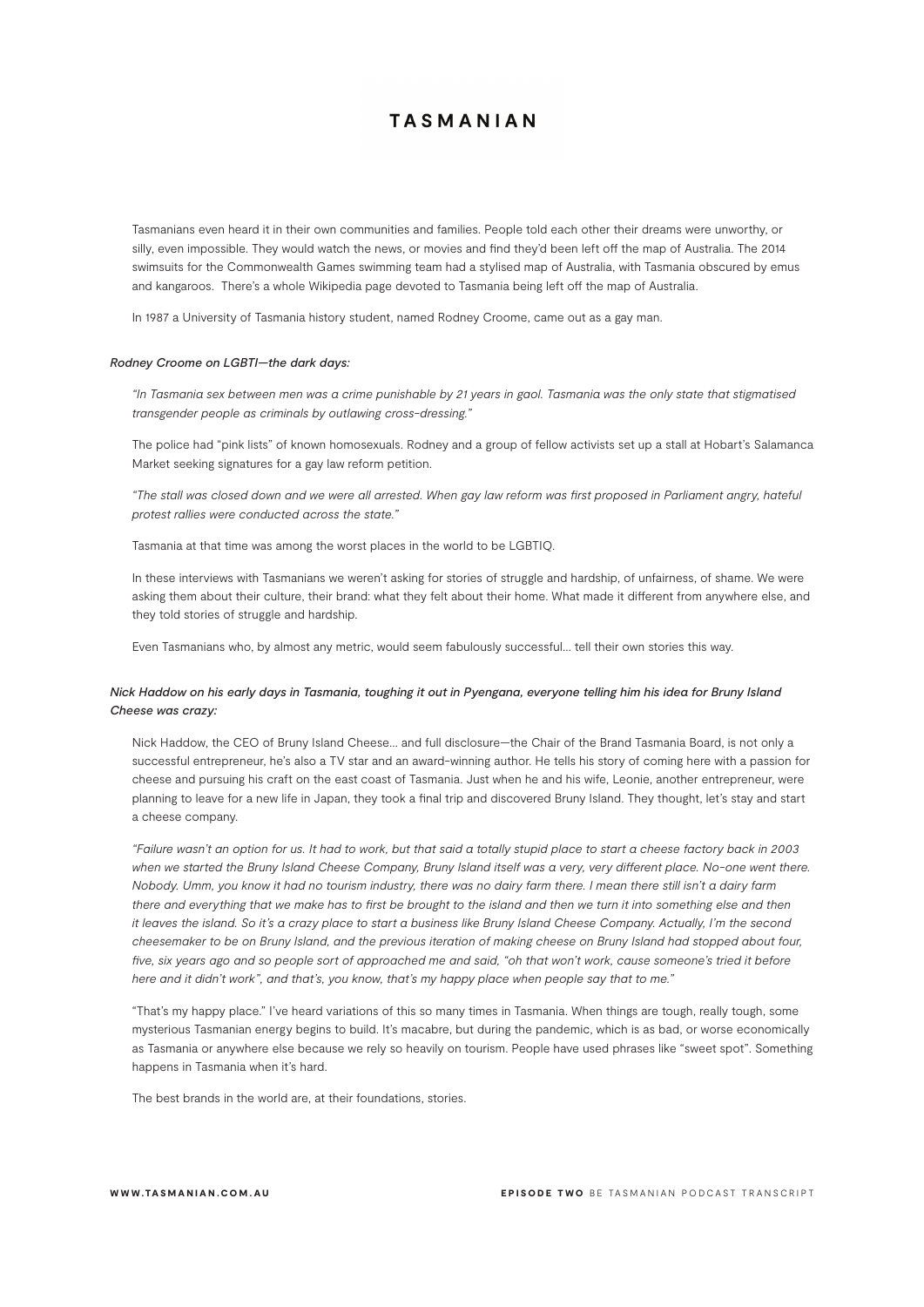And every story begins with a problem.

Think of your favourite novels, your favourite movies. There it is, in the beginning, a problem state or status quo. In romantic comedy, we have two lonely and unfulfilled people who haven't yet fallen in love. Cinderella is stuck doing chores, mistreated by her step-mother and step-sisters. Ebenezer Scrooge is unhappy—he's an unfulfilled miser. In 12 Years a Slave, it's right there in the title.

The philosopher Joseph Campbell devoted his life to mythology and its power, the stories we tell and why we tell them. Here's Hollywood screenwriter Dan Harmon on Joseph Campbell and the universality of stories:

### *1:10 "Joseph Campbell's hero" to 1:46 "… it's basically everything."*

#### https://www.youtube.com/watch?v=LuD2Aa0zFiA

*"Joseph Campbell's A Hero of a Thousand Faces, it wasn't a screen writing book, it was just a book about a guy who grew up a boy scout and a catholic who was really passionate about these Native American stories who started noticing similarities between parables about Christ and like these Native American folk tales that pre-dated Christ and also had no way of being touched by Christian culture. His life work became comparative mythology and mythology isn't just stories around a campfire, it's pop music, it's the dream you're describing to your friend on the subway, it's drawings on a napkin, it's basically everything."*

## It's basically everything.

This is how we make sense of the world, as individuals, as communities, and as cultures. Neuroscientists have shown us that our brains are wired for stories. Put us in an MRI machine and our brains can't tell the difference between experiencing something and listening to a story about experiencing something. This is why we cry, or laugh, or even change our lives when we hear a good story.

#### Stories are immensely powerful.

Yet I have found, in my working life, that people tend to dismiss the problem-state, the status quo, the place where all stories begin.

If you're in the boasting business, you want everything to be magically positive. What a company, a city or a state often wants from their brand work is to say: we've always been awesome, and every day we are incrementally more awesome, choose us.

This is why so much communication, in the corporate world and in place-branding, is so bland and vanilla. People are afraid to tap into emotional truth because it doesn't sound… businessy enough.

The slogan for New South Wales is… 'Making it Happen.'

Why? ''Making it Happen' offends no one. Is it wrong? Who knows? Things certainly happen in New South Wales. It's impossible to prove it wrong, or right, or to feel… anything about it. The same goes for every slogan on every licence plate in Australia.

In Tasmania, we were after something deeper than a slogan—and almost no one we interviewed let us down. They went deep… immediately.

And there are unconscious yet official signs of it too, of the Tasmanian problem-state and how heavily it weighs on us here.

There is an image of the thylacine on the Tasmanian licence plate. It's the Tasmanian Government's logo, and when you spend time here from anywhere else you see the thylacine—the Tasmanian tiger—everywhere.